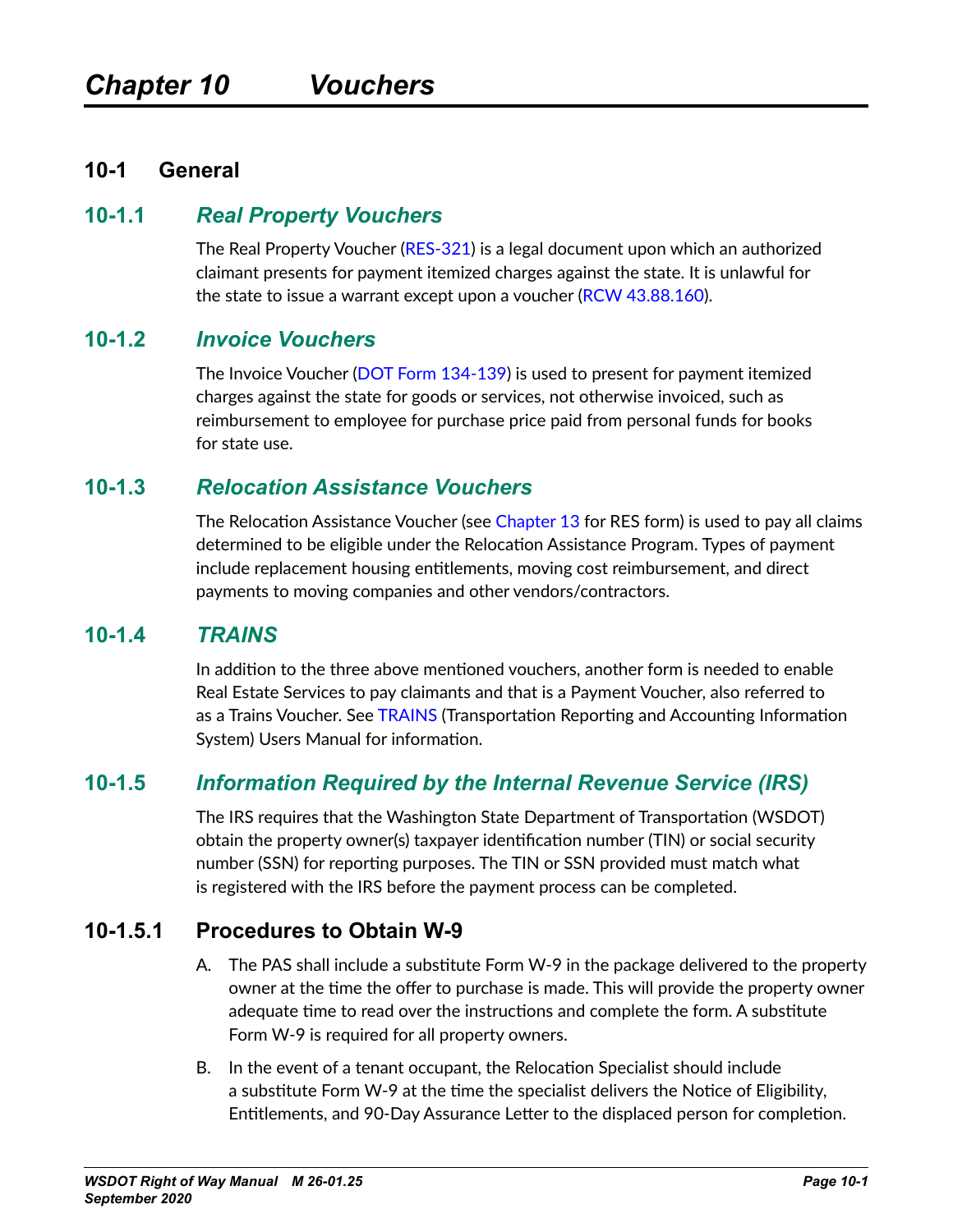- C. Acquisition and Relocation will need to coordinate efforts so we do not ask the same payee to complete a substitute Form W-9 more than once. In most cases, the Acquisition Specialist will obtain the substitute Form W-9 as part of the transmittal package. If there is a question as to whether or not a substitute Form W-9 is on file, the PAS should contact the TRAINS Helpdesk directly by email to WSDOT TRAINS Help Desk or call 360-705-7514.
- D. The PAS shall not provide guidance on how to complete the substitute Form W-9. The payee should be referred to the IRS, their accountant, or legal consultant for advice on how to complete the form. If there are questions on the substitute Form W-9, the PAS should contact the TRAINS Helpdesk directly by email to WSDOT TRAINS Help Desk or call 360-705-7514.

## **10-1.6** *Statewide Vendor Registration*

All vouchers require a Statewide Vendor Number to be assigned through the Office of Financial Management (OFM).

# **10-1.6.1 Procedures to Obtain a Statewide Vendor Number (SWV)**

A. The PAS shall include a Statewide Vendor Registration and Payment Options Form (SWV) in the package delivered to the property owner at the time the offer to purchase is made. This will provide the property owner adequate time to read over the instructions and complete the form. One SWV form is required per payee, i.e., if payment to be made to Husband and Wife and using Husband's SSN, property owner completes one SWV form with Husband information on first line and wife's information on second line of the form.

In the event of a tenant occupant, the Relocation Specialist should include a substitute Form W-9 at the time the specialist delivers the Notice of Eligibility, Entitlements, and 90-Day Assurance Letter to the displaced person for completion.

- B. If relocation is involved, the PAS completing the acquisition should provide the SWV number to Relocation.
- C. Acquisition and Relocation will need to coordinate efforts so we do not ask the same payee to complete a SWV form more than once. In most cases, Acquisition will obtain the SWV form as part of the transmittal package and provide the SWV number to Relocation. If there is a question as to whether or not an SWV number has been assigned, the Specialist should contact the TRAINS Helpdesk directly by email to WSDOT TRAINS Help Desk or call 360-705-7514.
- D. The PAS shall not complete the SWV form for the payee.

# **10-1.7** *Payment Processing*

Each payment voucher submitted for payment processing will need to include a SWV number assigned for the payee. If no SWV number has been assigned for the payee, submit an executed substitute Form W-9 and a completed SWV form to have payee set up in TRAINS system and obtain SWV number.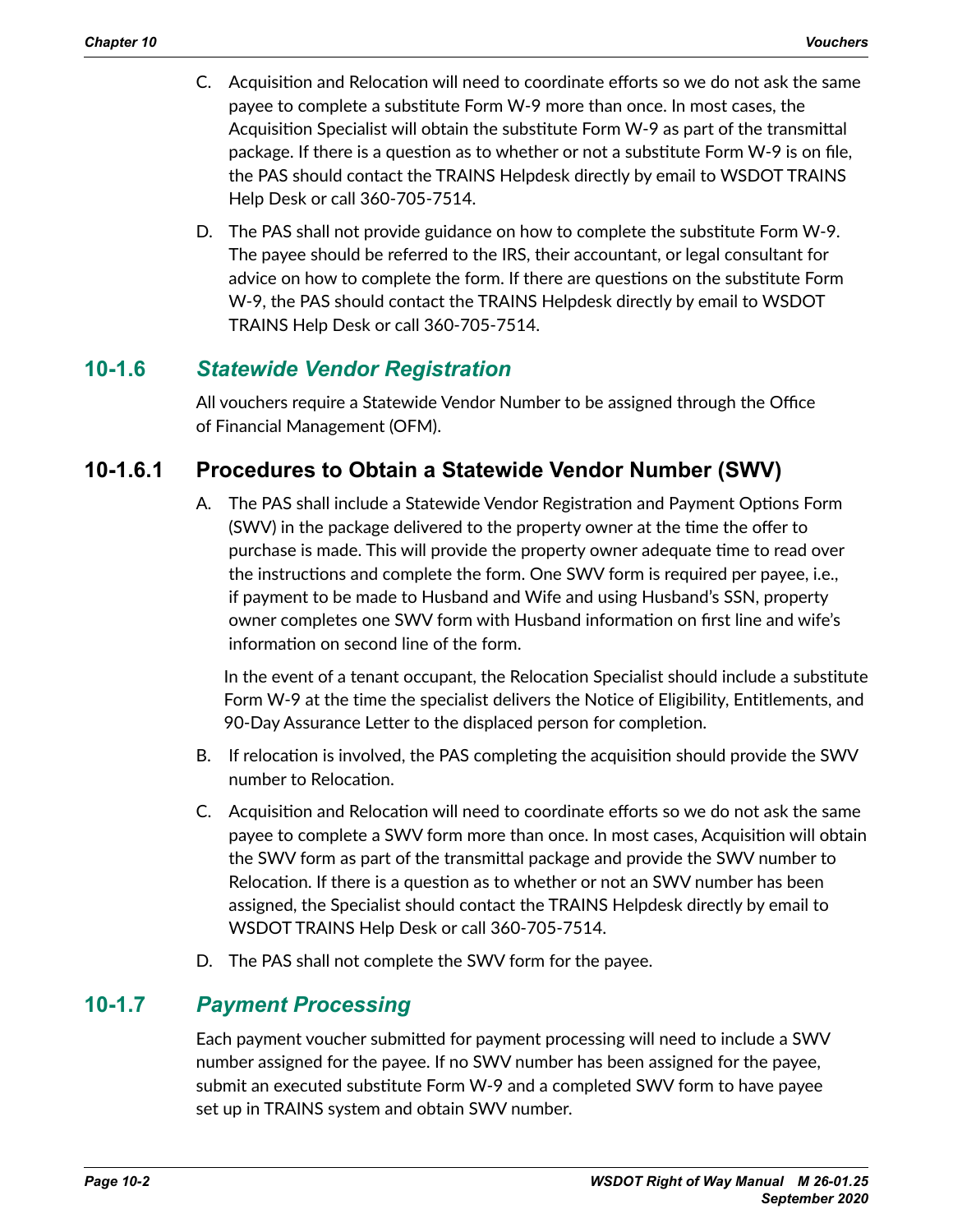# **10-2 Real Property Vouchers**

### **10-2.1** *Rules*

- A. The Real Property Voucher [\(RES-321](http://wwwi.wsdot.wa.gov/Design/RealEstateServices/AcquisitionForms.htm)) is available in electronic form. No erasures, strike-overs, or corrections are permitted in any figure in the "Amount" column.
- B. No changes or deletions are permitted in the claimant's certificate.
- C. All items appearing on the voucher are documented. The just compensation for lands, improvements, damages, special benefits, etc., is supported by the Determination of Value ([RES-214](http://www.wsdot.wa.gov/RealEstate/forms/Appraisal/default.htm)). All other items are supported by bills, receipts, letters of approval, etc.
- D. Every transaction that is transmitted involving a payment of money by the state requires an original Real Property Voucher for each parcel number.
	- 1. The Real Property Voucher is a summation of the entire transaction.
	- 2. There may be additional Real Property Vouchers.
		- a. Additional vouchers are prepared to order payment of any sum which has been deducted from another voucher, such as:
			- (1) For payment of the property owner's obligation to another party e.g., property taxes, payment to lender, etc.
			- (2) For the direct payment of a cost-to-cure item, statutory evaluation allowance, etc.
		- b. A "secondary" voucher is prepared to order payment of an item which is not part of the "principal" voucher (e.g., the trustee's fee).

*Note:* The seller's incidental expenses are shown in the "Other Items" section of the "principal" voucher when the recipients thereof join with the grantor(s) on that voucher, or are to receive any payment due through an escrow distribution.

3. If a grantor is unable to accept any particular voucher language, the Region RESM contacts the Acquisition and Title Section for instructions.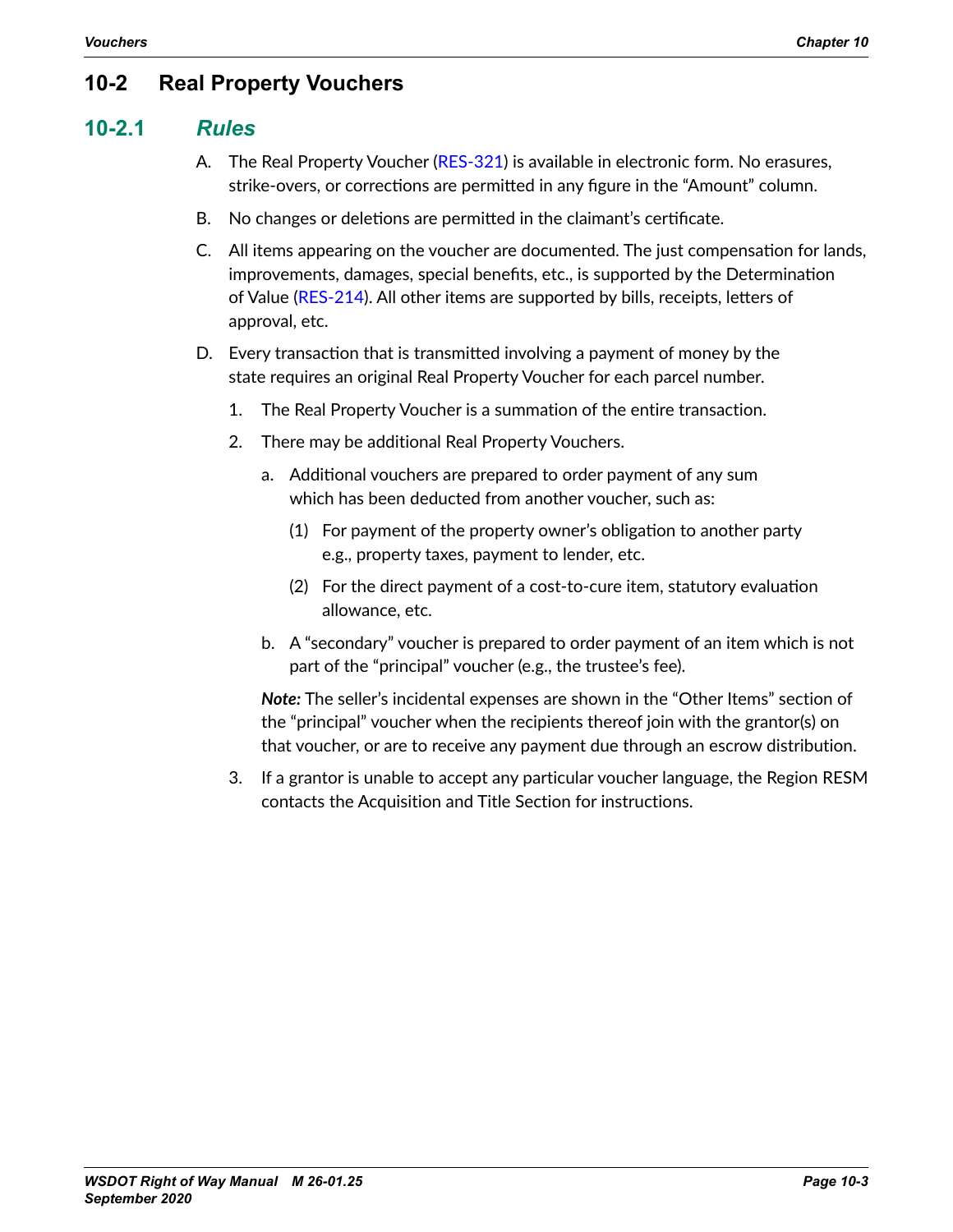### **10-2.2** *Procedures*

### **10-2.2.1 Preparation**

The Acquisition Specialist prepares all necessary Real Property Vouchers.

### **10-2.2.2 Signature**

The PAS:

- A. Obtains the signature of the appropriate grantors or claimants in the signature block per Chapter 9.
- B. Obtains a completed SWP form from the payee in accordance with [Section](#page-0-0) 10-1.
- C. Assures that the date of signing is inserted in the space provided.
- D. Signs and dates the voucher in the space provided.
- E. Gives a copy of the voucher to the property owner or claimant. Includes the original voucher(s) with the acquisition transmittal.

## **10-2.2.3 Approval**

The Region RESM signs as the Authorized Agent on the original Real Property Voucher.

## **10-2.3** *Internal Coding Sheet for Real Property Voucher*

#### **10-2.3.1 Rules**

Every Real Property Voucher shall have attached an Internal Coding Sheet for Real Property Voucher (RES-336). The form is available in electronic format.

#### **10-3 Reserved**

### **10-4 Invoice Vouchers**

#### **10-4.1** *Rules*

- A. The Invoice Voucher ([DOT Form 134-139](http://wwwi.wsdot.wa.gov/fasc/adminservices/forms/formfiles/WSDOT_Forms/134-139-InvoiceVoucher.fp7)) is available in electronic form. No erasures, strikeovers, or corrections are permitted in any amount to be charged against the state.
- B. The Invoice Voucher is an alternate form available for payment of fees, etc.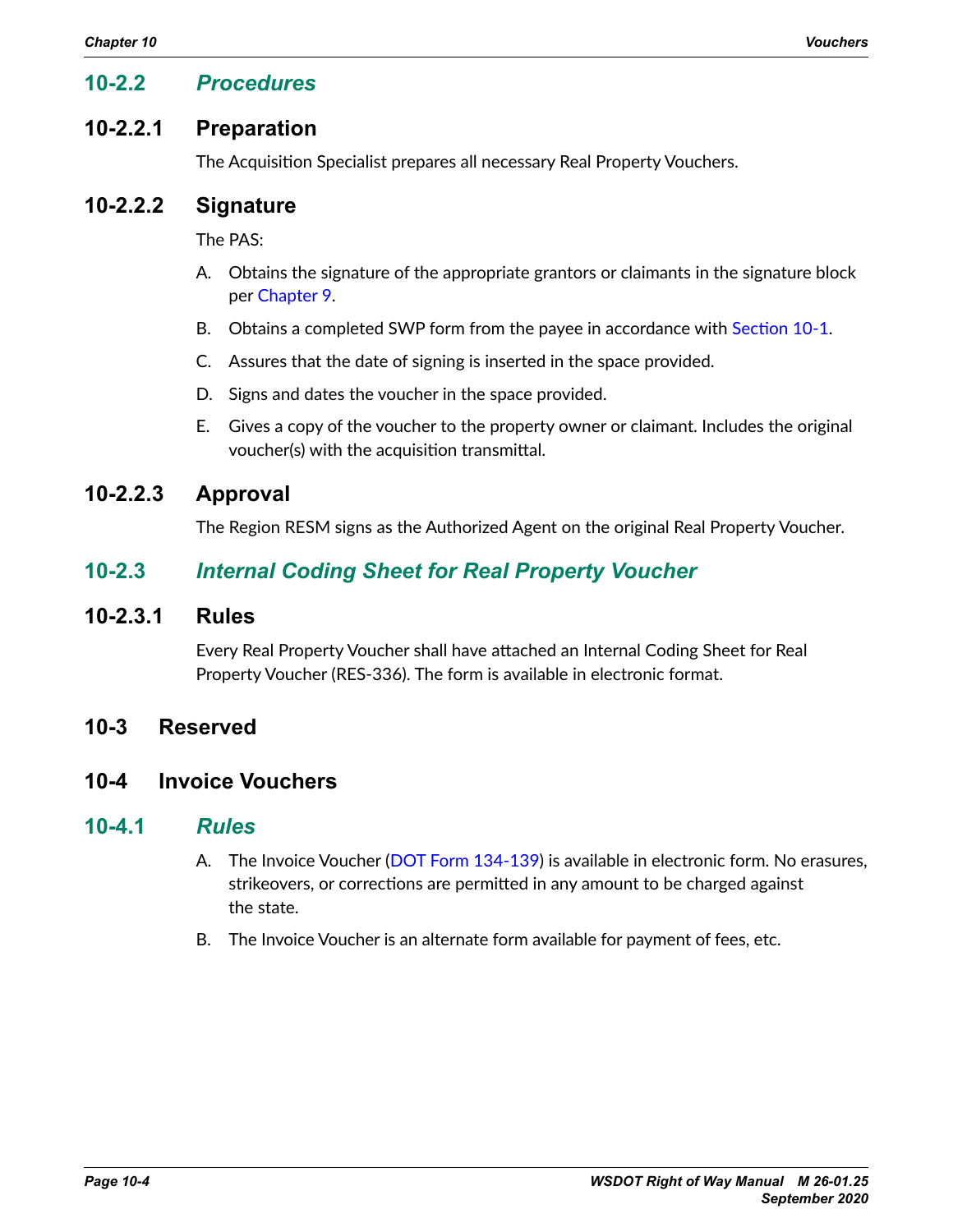## **10-5 Relocation Assistance Vouchers**

### **10-5.1** *Rules*

- A. The Relocation Assistance Voucher (see Chapter 13 for RES form) is available as an electronic form.
- B. Claims for payment are documented by attaching invoices, statements, or other supporting documentation as necessary or retained in the official file in HQ.
- C. Delinquent rent owed to the department shall not be withheld from the displaced persons relocation entitlements. In addition, the department cannot make deductions from relocation entitlements to satisfy a debt of a creditor.

## **10-5.2** *Procedures*

## **10-5.2.1 Preparation**

The specialist prepares the Relocation Assistance Voucher (see Chapter 13 for RES form) in accordance with the following:

A. **Displaced Person or Claimant Block** – Insert the names of all payees and the address of one payee. If the transaction is being escrowed, the claimant block should be filled out as shown below:

ABC Escrow Company 113 Spending Money Lane SW Beautiful, WA 98222-1212

- 1. A substitute form W-9 and SWV from the escrow company is required and must be obtained in accordance with the procedures set forth in this chapter.
- 2. The Entitlement instructions will be sent to the escrow company by the Relocation Specialist.
- B. **Signature Block** (Upper Right-Hand Corner)
	- 1. If the claimant is the displaced person, the claimant must sign in this space.
	- 2. If the claimant is not the displaced person (as in the case of a direct payment to a commercial mover or other contractor), an original invoice must be attached and "See Attached Invoice" is inserted in the space. The displaced person must provide confirmation of "okay to pay."
	- 3. If the claimant is not the displaced person, but the displaced person directs payment to said claimant, the displaced person must sign in this space. This includes vouchers made payable to escrow companies or a third party who is being paid on behalf of the displaced person in addition to the displaced person(s).
	- 4. An SWV number must be included on the voucher.
- C. **Title** The official project title as shown on the approved right of way plan is inserted.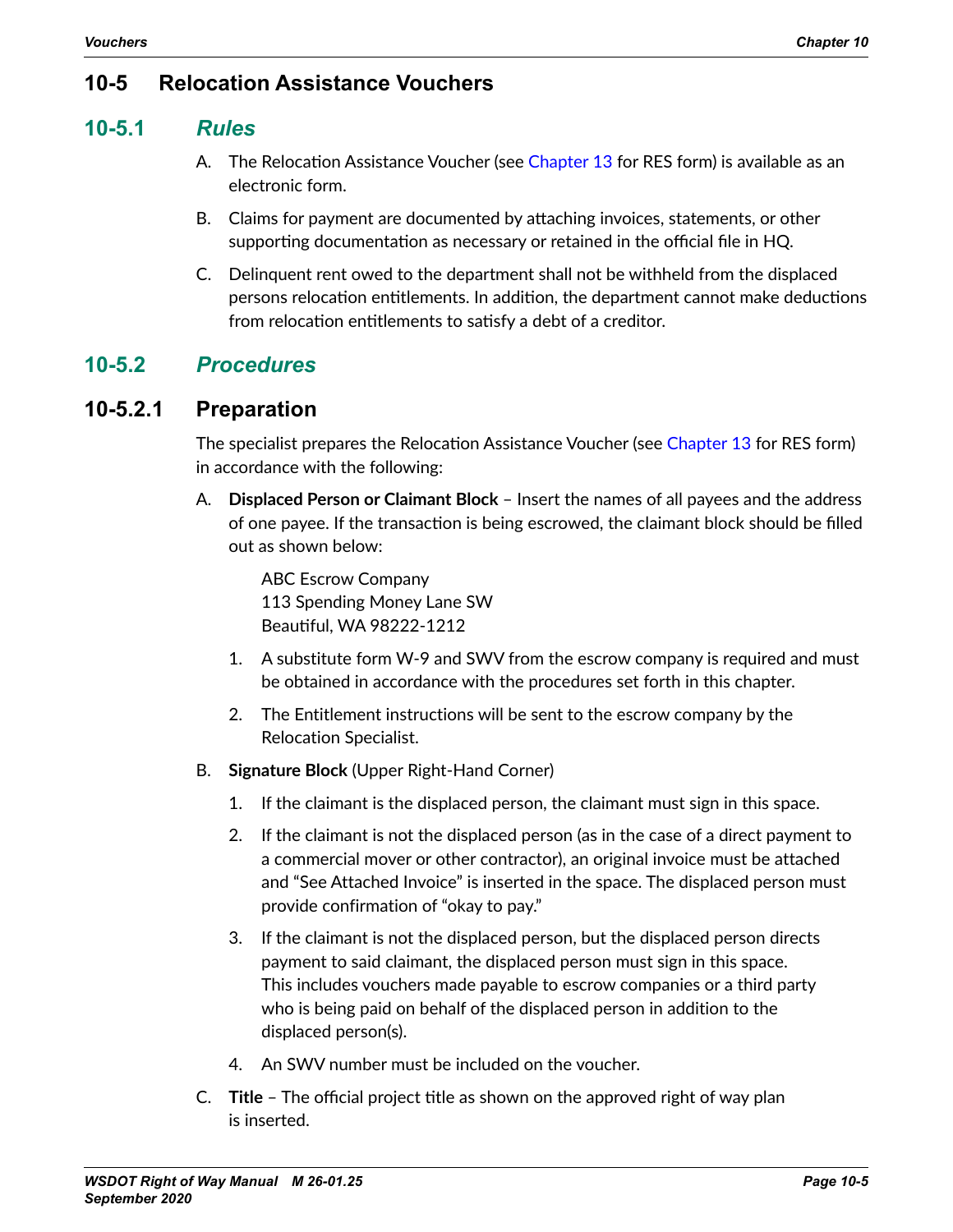- D. **Parcel Number** The parcel number for the subject property is inserted here.
- E. **Displacee Number** The number assigned to the displaced person by IRIS is inserted.
- F. **Displacee Name** The name of the displaced person is inserted.
- G. **Date Parcel Vacated** The date the displaced person's personal property has been removed from the parcel is inserted here.
- H. **Replacement Housing Payments**
	- 1. **Price Differential: 90-Day Owner** Amounts paid to or on behalf of residential owner-occupants displaced by a project (who have been in occupancy of the acquired dwelling for at least 90 days prior to initiation of negotiations) for a purchase or rent supplement payment. Includes reimbursement for eligible loan fees and incidental purchase expenses. The maximum amount on this line is \$31,000.
	- 2. **Mortgage Interest Differential Payment (MIDP)** Amount paid to owneroccupant for increased interest costs associated with financing the purchase of a replacement dwelling only if they have 180-day bonafide mortgage on the displacement dwelling.
	- 3. **Incidental Expenses** Amount necessary to pay or reimburse an eligible displaced person for certain actual costs incurred incidental to the purchase of an eligible replacement dwelling.
	- 4. **Last Resort Housing: Owner** Any amount paid under the category of last resort housing to or on behalf of a displaced residential owner-occupant in excess of \$31,000.
	- 5. **Rent Supplement: 90-Day Tenant and Certain Other** Amount paid to 90-day tenants and owner-occupants for a rent supplement. The maximum amount on this line is \$7,200.
	- 6. **Last Resort Housing: Tenant** Any amount paid under the category of last resort housing to or on behalf of a displaced residential tenant-occupant in excess of \$7,200. This includes all payments toward down payments in excess of \$7,200 and amounts paid to tenants who fail to meet the length of occupancy requirements.
	- 7. **Down Payment Assistance: 90-Day Tenants and Certain Other** Amount paid to 90-day tenant and owner-occupants for a down payment allowance toward the purchase of a replacement dwelling.
	- 8. **Comments/Other** This portion of the voucher can be used to provide direction, such as a last resort housing case where payments will be made on an installment basis. If an advance payment has been or will be made, a short statement is also required.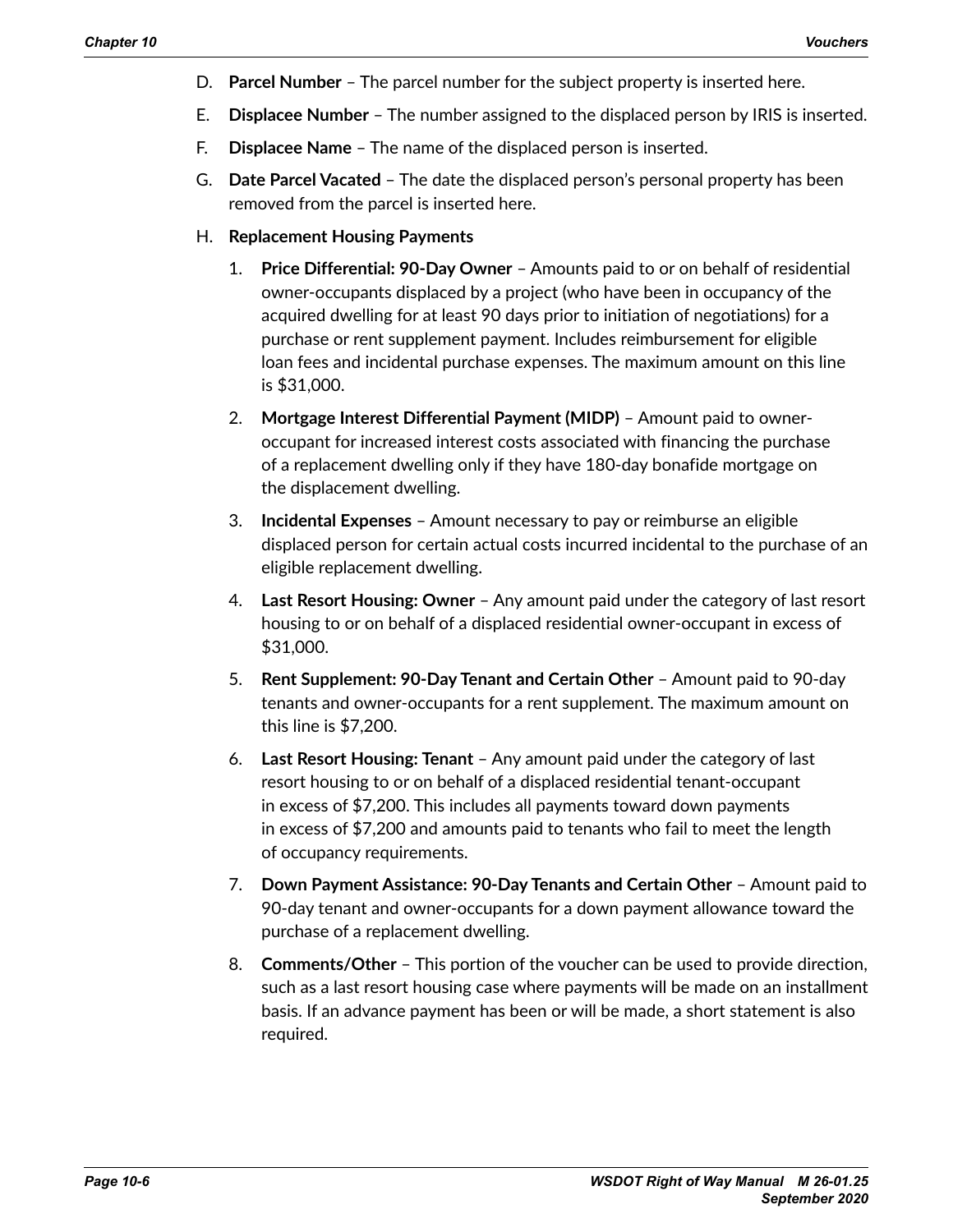#### I. **Moving Expense Amounts**

- 1. **Schedule/Dislocation Allowance: Residential** Amount paid to a person displaced from a dwelling by a project. The payment is based upon the number of rooms in the dwelling and whether they are furnished or not.
- 2. **Actual Expenses/Commercial: Residential** Amount paid to or on behalf of persons displaced from a dwelling by a project. Basically, any moving related payment which is not a schedule type would fall into this category.
- 3. **Fixed Payment: Nonresidential** A particular type of payment available only to business, farms, or nonprofit organizations which meet certain criteria. This payment is in lieu of any and all other types of payments for which the displaced person would otherwise be entitled. It is based on the business income rather than actual moving costs.
- 4. **Actual Costs: Nonresidential** Amounts paid to or on behalf of business, farm, or nonprofit organization for all actual, reasonable, and necessary moving expenses.
- 5. **Reestablishment Costs: Nonresidential** Amounts paid to or on behalf of a small business, farm, or nonprofit organization for eligible expenses incurred in reestablishing the displaced business at a replacement site.
- 6. **Personal Property Only: Nonresidential and Nonbusiness Moves** Amounts paid to displaced persons who have personal property to be moved from the right of way due to an acquisition or project purpose where there is NOT a need for a full relocation of a residence, nonresidential operation (vacant land), business, farm operation, or nonprofit organization (NPO).
- 7. **Comments/Other** This portion of the voucher can be used to provide additional information such as explaining an advance payment or deductions. This section can also be used to discuss any other moving payment which would not fit into one of the previously listed categories.
- J. **Deductions** This space is used when a deduction is necessary.
- K. **Coding** Relocation Assistance Vouchers are coded based on the type of relocation payment. The specialist must select the appropriate coding from the object codes and definition chart, i.e., residential replacement housing payments or moving expenses, non-residential reestablishment or moving expenses, and personal property only moving expenses.

Appendix 12-3